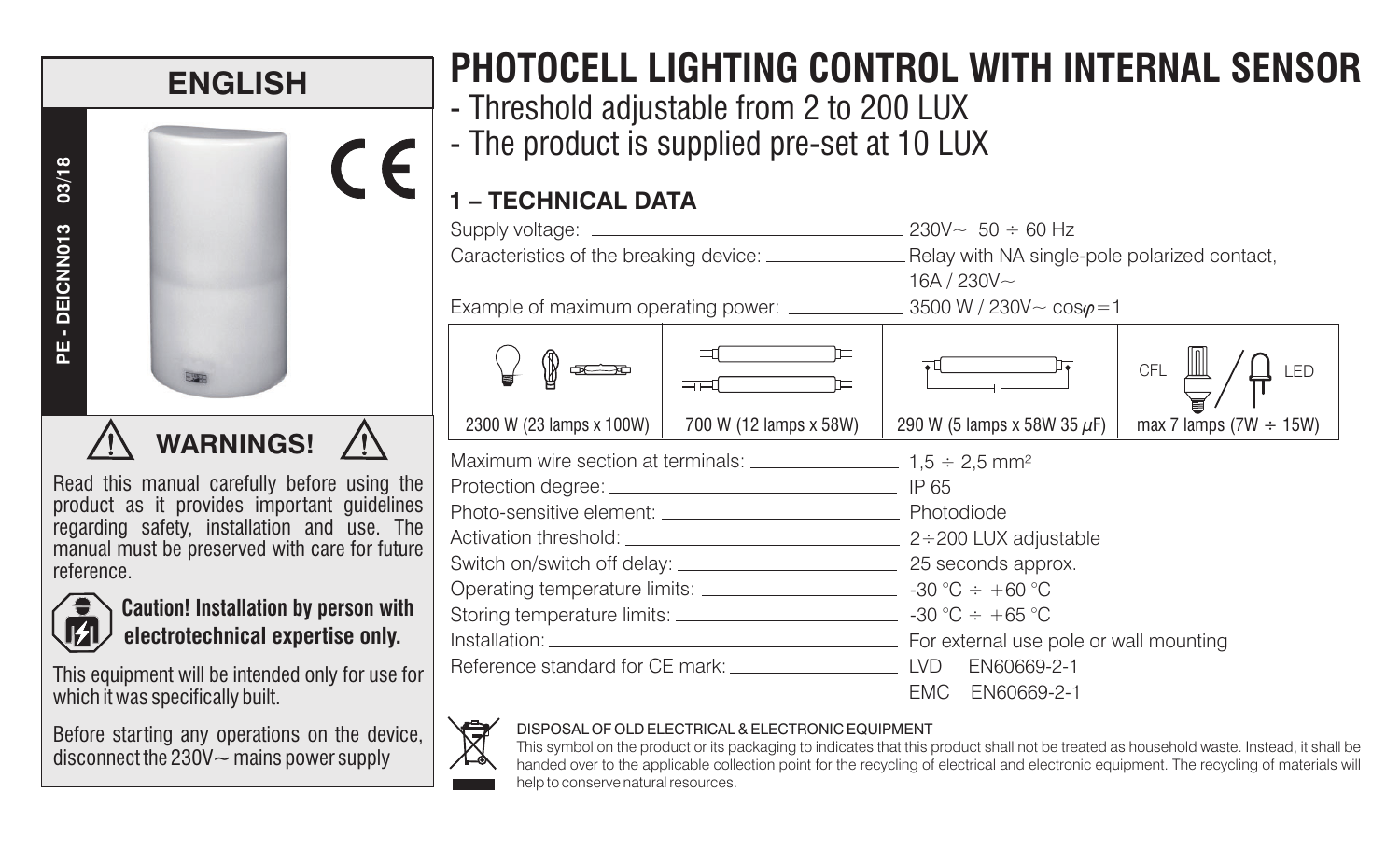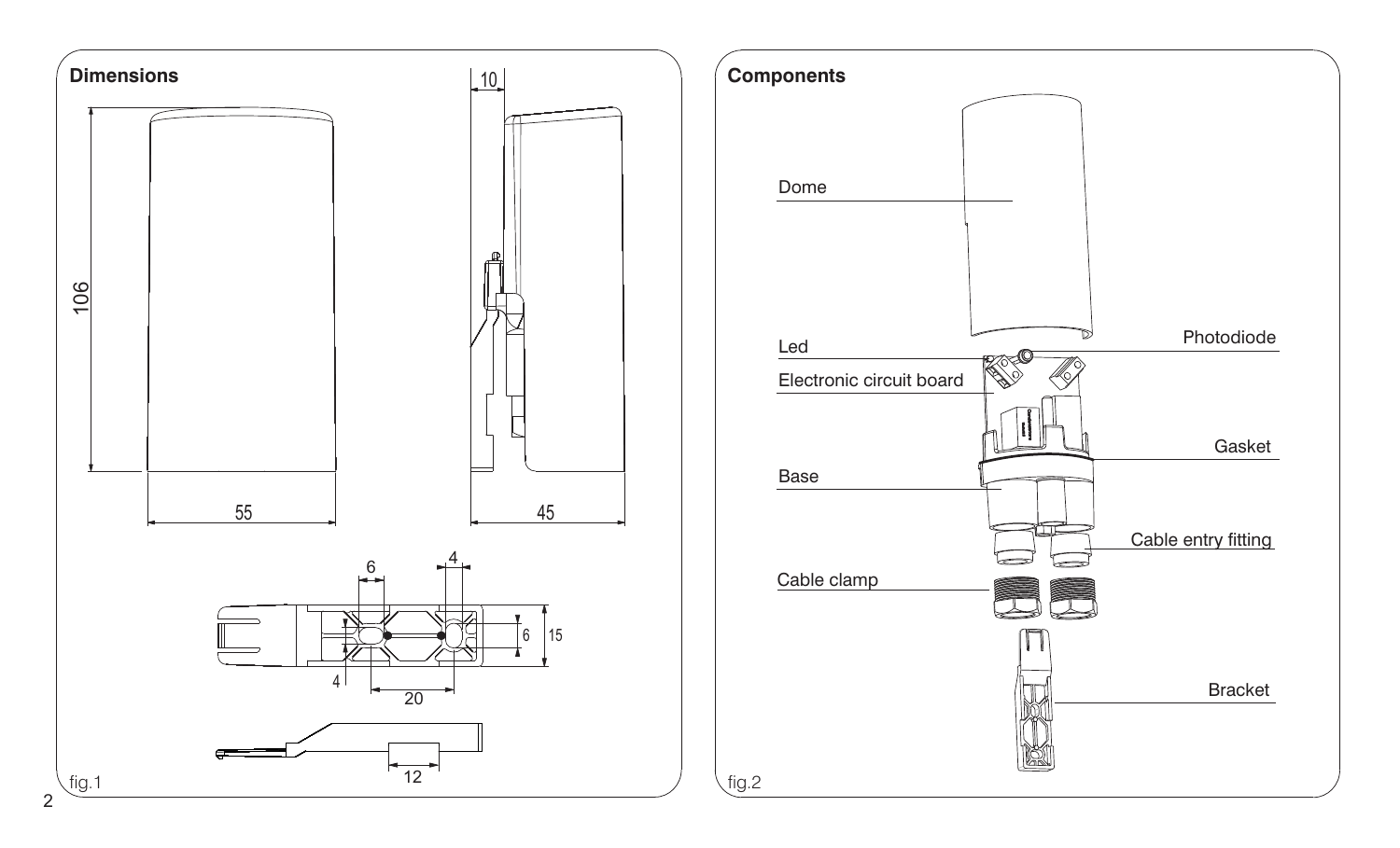#### **2 - INSTALLATION**

**Important:** installation and electrical connections of devices and appliances must be carried out by skilled persons and in compliance with current regulations.

The manufacturer declines any liability in connection with the use of products subject to special environmental and/or installation standards.

#### **Note for installer:**

- ensure in advance that all cables (especially power) are properly routed and ducted in accordance with installation standards.
- This photocell lighting control switch must be protected against overload and / or short circuit by with <sup>a</sup> thermal magnetic switch type C with max rated current 16A. **Installation of switch**
- Device intended for external installation:

**pole** mounting fixing the bracket vertically with a tie (not included) inserted through the provided recess (fig. 9);

**wall** mounting fixing the bracket vertically with 2 screws (not included) into the provided holes (fig.10);

- **e** remove the dome from the base:
- $\bullet$  mount the base of the photocell switch on the bracket:
- disconnect the mains supply;
- slip the cable clamp nuts over the cables (maximum external diameter of cable  $7 \div 11$ mm);
- pierce the web of the rubber grommets and slip the grommets over the cables (fig. 3);
- **.** insert the ends of the cables into the base and make the electrical connections;
- connect the 230V power supply conductors to the terminals:

 $L =$  live,  $N =$  neutral;

- connect the lamp as indicated in fig. 4 (options "A" or "B");
- locate the rubber grommets of the cable entry fittings in their seats;
- tighten the cable clamp nuts to ensure a hermetic seal.

**Important:** in cases where <sup>a</sup> single cable is routed to the switch, the cable entry not utilised must be sealed by inserting the rubber grommet (unpierced) tightening the cable clamp nut.



3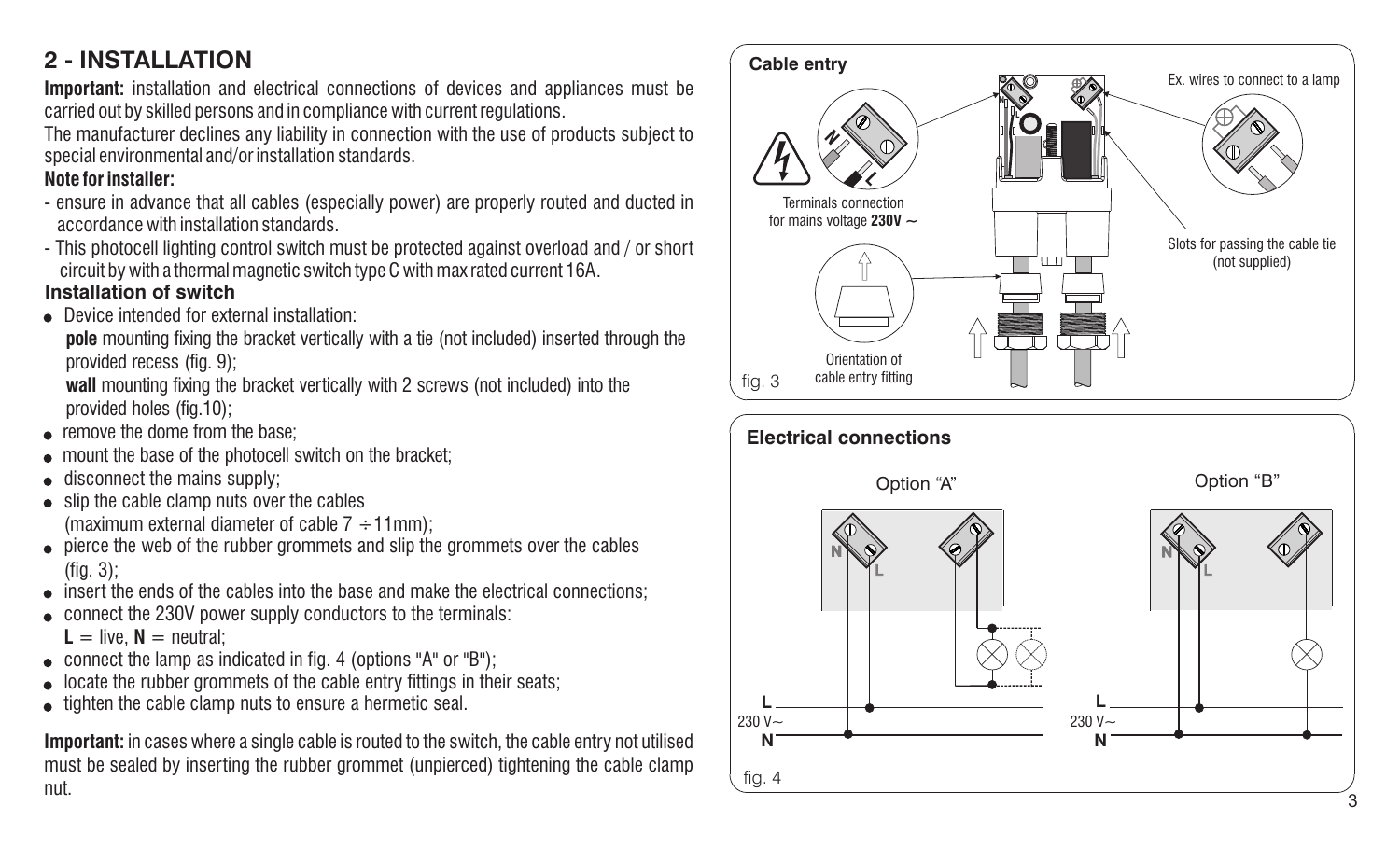## **3 - FITTING THE DOME**

- check the correct positioning of the gasket on the base
- position the dome (fig. 5) and press down until the captive screw is engaged.



## **4 - CLOSING THE DEVICE**

Secure the dome by tightening the captive screw inserted through the bottom of the base. Tighten the screw until the dome presses on the gasket sufficiently to ensure <sup>a</sup> hermetic seal (fig. 6).

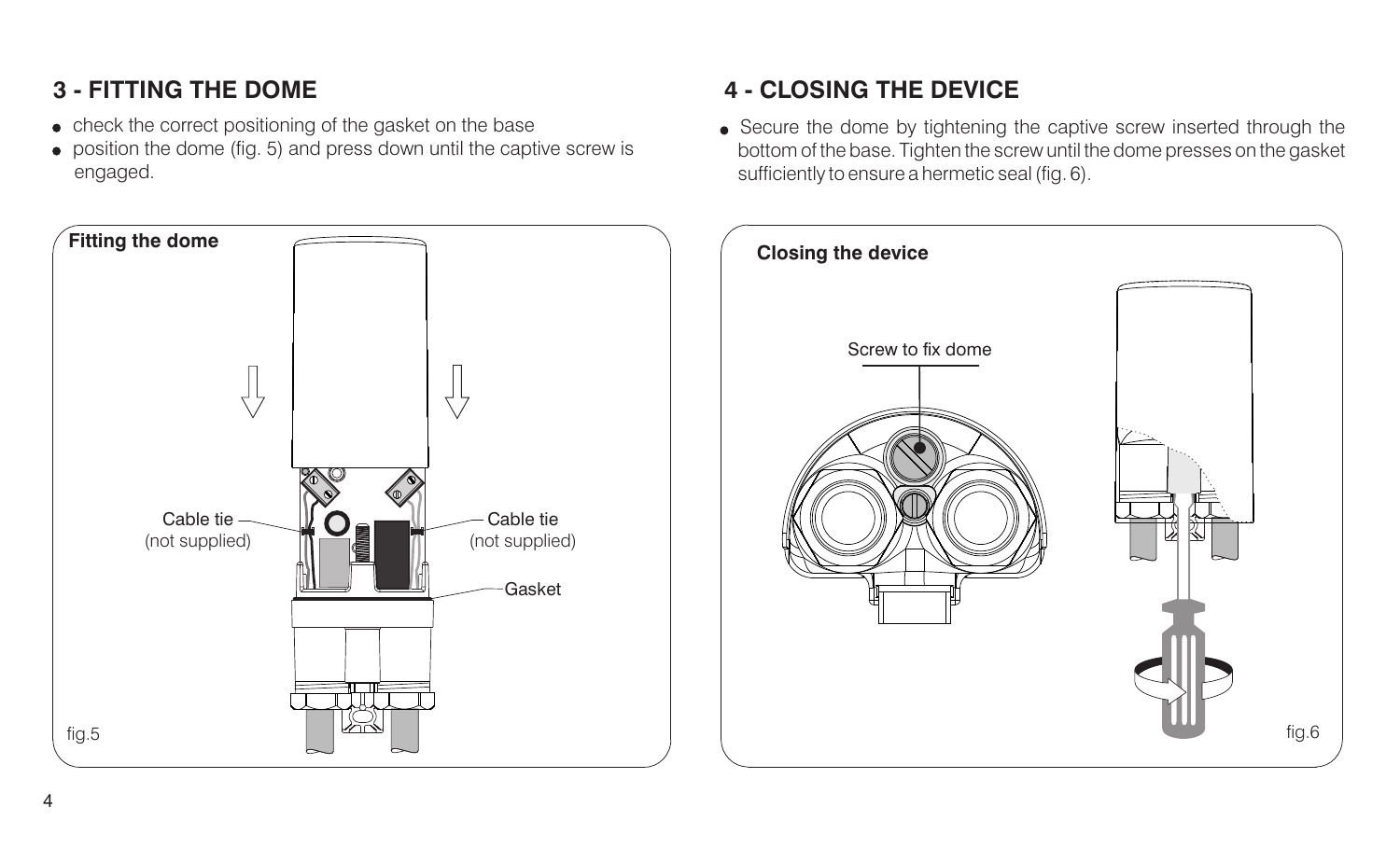## **5 - ADJUSTABLE ACTIVATION THRESHOLD (LUX)**



**WARNING:** in the case of particularly reactive loads (e.g. fluorescent or HID or electronic lamps, etc.) or with a cos value lower than those indicated in the technical data, the relay could suffer damage. It is advisable in such instances to use <sup>a</sup> suitably rated external relay or solenoid switch.

#### **IMPORTANT: the device is factory set to 10 Lux**

- switch on the power supply
- make the threshold adjustment (from 2 to 200 LUX) by turning the trimmer (fig. 7); the LED will light up to indicate the activation status of the threshold.

**N.B.:** the relay operation for switching on or off will take place with <sup>a</sup> delay of approx. 25 sec.

## **6 - OPERATION**

The photocell switch pilots the switching on and off of external lighting systems. The contact of the switch will close when the level of daylight falls below the set threshold and stay closed until the daylight returns above the threshold. For correct operation, the photocell switch must be installed in such a way that it will remain unaffected when the lamps to which it is connected are ignited or energized (see fig. 9 and fig. 10) or from any other source of light (shop signs, car lights, etc...).

## **7 - OPERATION TEST**

To test the device during day time, make use for example the product carton box to shade the photocell switch (fig. 8). Fig. 8